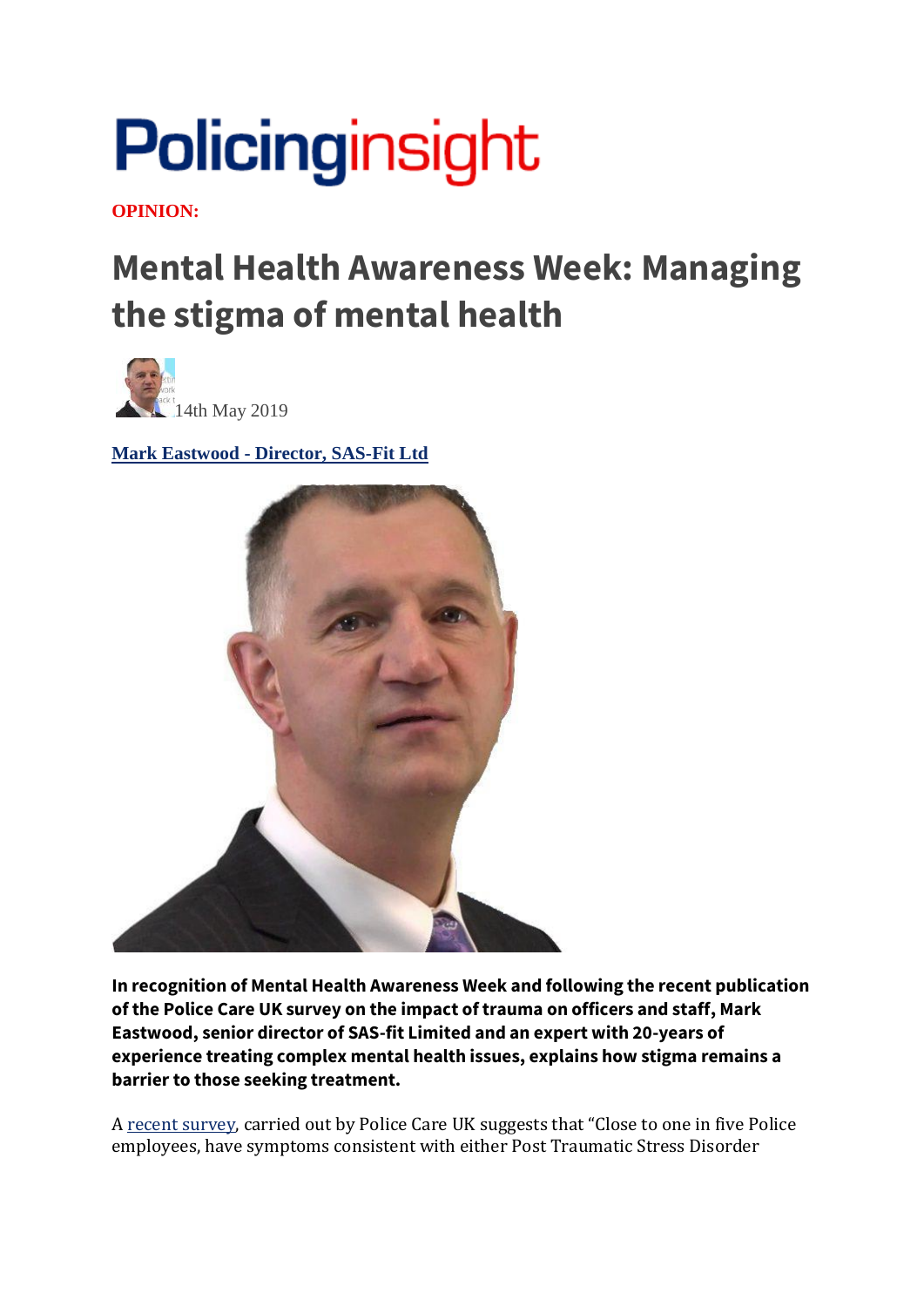(PTSD) or what's known as Complex PTSD", yet over two-thirds of those suffering are unaware.

"Dealing with disturbing experiences is a defining part of policing, but employees have a right to expect resources to protect them from the impact of daily trauma exposure," said lead researcher Dr Jess Miller from Cambridge's Department of Sociology, who conducted the work with her colleague Dr Brendan Burchell.

Furthermore, the survey finds that "two-thirds *of all* respondents to *'*The Job, The Life' said they had a mental health issue directly resulting from police work. Yet almost all the survey's respondents – some 93% – said they would go to work as usual if suffering from psychological issues such as stress or depression.

Repeated trauma exposure may also increase risks of long-term physical illness in the policing workforce. The survey results showed those with Complex PTSD symptoms reported three times the rate of cardiovascular disease as those without, and twice the levels of both gastrointestinal issues and immune disorders such as IBS and arthritis."

So, it's not surprising that employee mental health is high on the agenda throughout the police forces of the UK and there are many workstreams looking to tackle the tidal wave that is having a dramatic effect on Police performance.

This may be a direct result of 'presenteeism' where employees are attending work even though they are not fit to carry out their duties, absenteeism that puts a strain on resources, budget constraints during the current period of austerity or simply the overall cost of absence management.

"The study does not surprise me and it provides evidence to support investment in prevention as well as acute services. With stigma around mental health slowly reducing we are seeing hidden issues emerging such as high levels of stress and trauma impact, which can contribute to escalation if they aren't addressed," said Lancashire's Chief Constable Andy Rhodes, the National Police Chiefs' Council Lead for Wellbeing.

But are the increased numbers due to the stigma reducing? or simply that the epidemic of PTSD that is prevalent throughout UK industry as a whole is driving the figures to unprecedented levels?

I regularly attend meetings where mental health provision is being discussed and always find that 'The Stigma' is the greatest challenge to overcome. One Police employee, recently stated that "I know that if I go into an office to speak to my Sergeant (about my mental health), even before I leave the office, at least three people know that I have been in."

## **Tackling mental health stigma**

The popular thoughts on tackling mental health stigma seem to centre around a proactive approach. Regular posting of information to encourage employees to ask for help, roadshows and talks, workshops, resilience training, and social media, TRiM, MHFA, Mindfulness and Yoga, but the stigma remains. However, if these were supported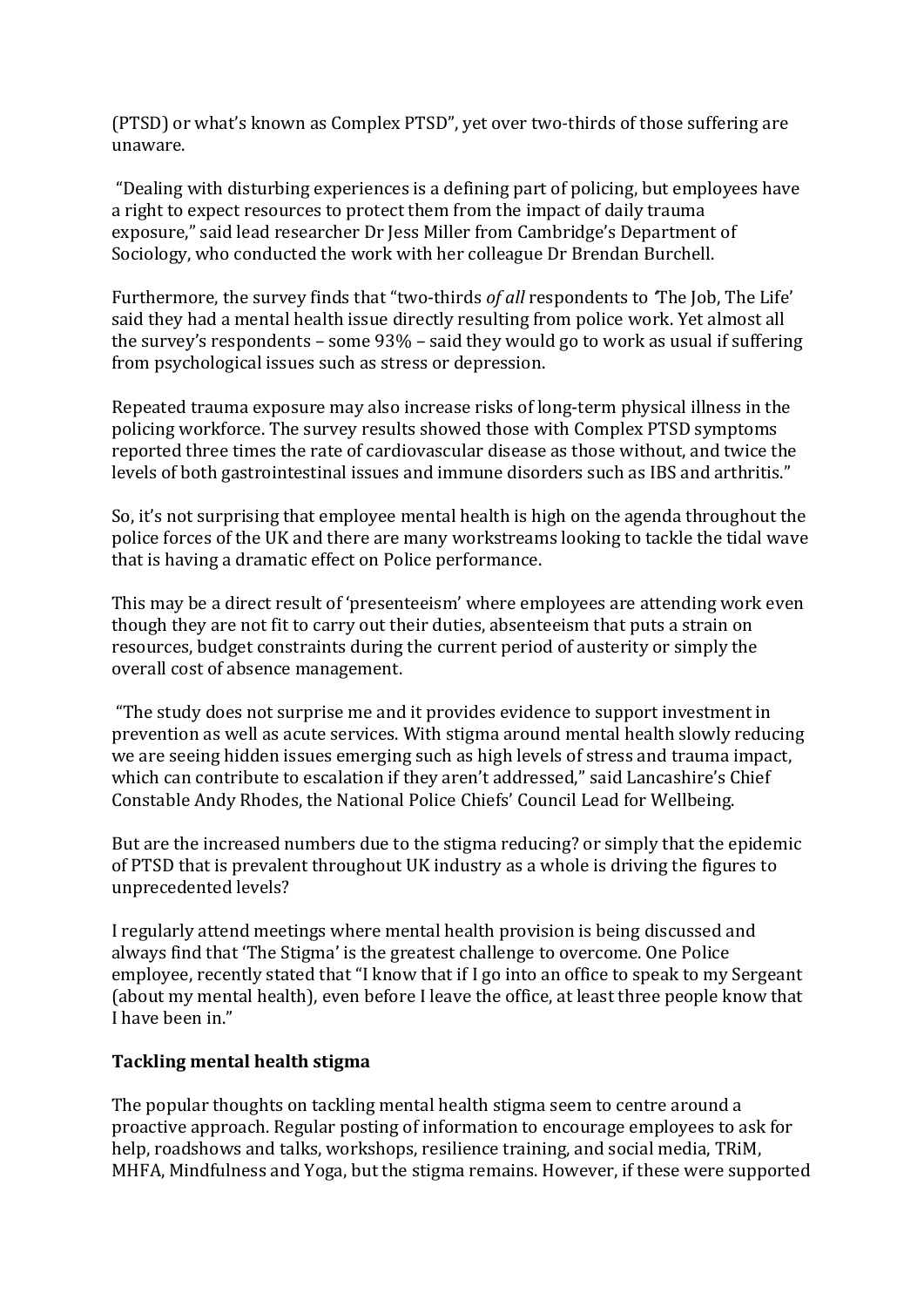by the opportunity to signpost to immediate access to appropriate, confidential, independent, specialist trauma therapy from a provider with proven efficacy, working knowledge and experience of the challenges faced by Police employees, this would go a long way removing the stigma forever.

From my own experience, the only way to remove the stigma once and for all, is to demonstrate to employees that all of your proactive methods are not an idle gesture, a tick-box exercise, an empty promise, but a true reflection of the intent to deliver appropriate help, support and assistance, whatever the challenge, regardless of the cost. There comes a time when it is not about the money, it is about what is right.

To put this into perspective, consider a Police Officer who has PTSD, or any other mental health condition. One of their greatest fears is that to ask for help is seen as a weakness, to ask for help is to be ridiculed by their peers, to ask for help is a threat to their career, to ask for help is unacceptable, to ask for help is futile. Having discussed this with a number of officers, it seems that the more specialist their role, the more the concern that admitting a mental health issue, will result in removal from their post.

This is the basis of the stigma within policing and is supported and promoted by common misunderstanding and ignorance around recovery and rehabilitation. In an [interview](https://policinginsight.com/opinion/light-at-the-end-of-the-tunnel-post-traumatic-stress-disorder-can-be-successfully-treated/) with *Policing Insight* I said that the perceived threat of mental health is unfounded. That the proactive approach should be to advise people to expect to make a full recovery, even in the most complex cases. This rarely, if ever, happens and reinforces the feeling that a mental health 'label' is for life.

## **Being given the confidence to come forward**

So, if this proactive, positive messaging is to make a difference, it must be supported by publicising cases where officers have been removed from their post on ill-health grounds and sometimes for their own wellbeing, but have subsequently been supported by their force and made a full recovery, returning to their substantive post. Once this becomes the normal response and the normal outcome, employees will finally have the confidence to come forward and ask for help, without fear of reprisal.

I speak about 'appropriate' therapy, and another contributory factor to the current epidemic is that many believe that support is limited to provision of traditional intervention such as Counselling, Cognitive Behavioural Therapy, and more recently, Eye-movement desensitisation and re-programming (EMDR). The truth is that these therapies are not enough to treat complex mental health cases, such as PTSD. Psychotherapeutic interventions can also fall short of the mark. All of these approaches are also generally supported by the use, often long-term, of prescribed medication.

So, change in perception is important and the call for 'a national conversation involving the home office and department of health', although much needed and very welcome, will only result in more of the same, unless innovation is investigated and independent service providers are invited to contribute.

Lancashire's Chief Constable Andy Rhodes, is quoted as saying "We have a responsibility to look after the men and women whose job it is to keep us safe" and discusses